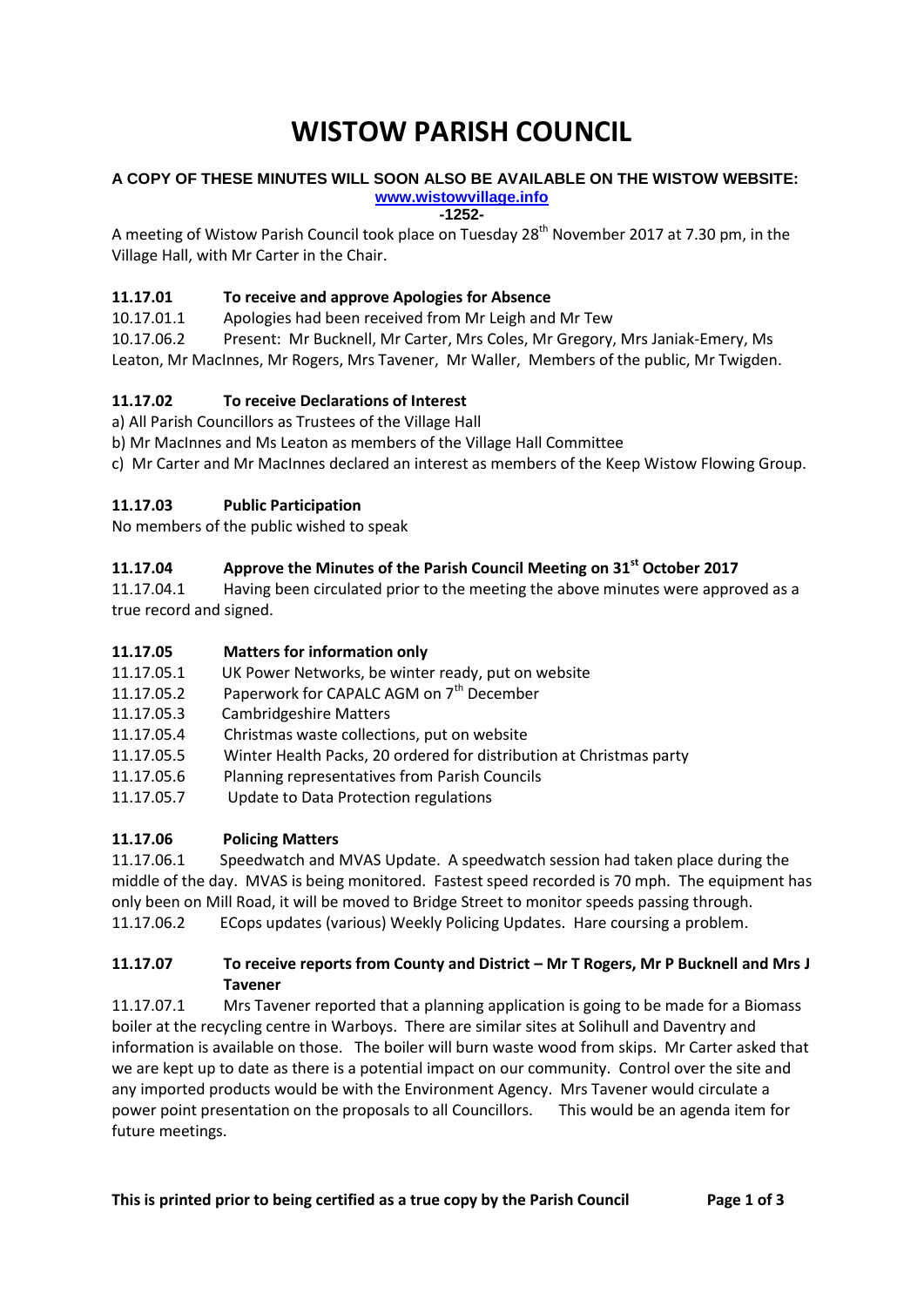11.17.07.2 Mr Rogers reported that the Parish Council Forum was scheduled for 10<sup>th</sup> January at 7.30 pm in Warboys. He was hoping to have speakers from the Combined Authority and Highways. He further reported that the 30 and 35 bus services had a reprieve until August 2018.

11.17.07. Mr Bucknell reported that there would be a survey of bus services in the area carried out by the Combined Authority as rural bus services may attract a subsidy to prevent isolation of the communities. Free parking is available in Huntingdon, St Ives and St Neots after 3pm from 1st to 22<sup>nd</sup> December. Parking is already free in Ramsey.

## **11.17.08 Finance**

a) the Financial Statement and Cashflow for November was approved, b) payment of following amounts was approved: Clerks salary and expenses £357.30 CGM grass cutting E 699.60

# **11.17.08** Income for November: none

**11.17.08** Mr Carter proposed and Mr MacInnes seconded a precept of £15,000 for the financial year April 2018 to March 2019. This was unanimously agreed. The Clerk would send in the request.

# **11.17.09 Correspondence**

11.17.09.1 Letter from Mr John Wiltshire on behalf of Ramshed, thanking the PC for their donation. The Clerk reported that she had been able to assist with their insurance through Came & Co.

11.17.09.2 Email from Mr McCandless of Community Road Watch offering the use speed indicating devices and loggers . Clerk to respond that we are not interested.

## **11.17.10 To consider any Planning Applications received and planning related issues**

11.17.10.1 None

11.17.10.2 Planning training on  $30<sup>th</sup>$  November at HDC, no takers.

## **11.17.11 Highways Report/Traffic Matters**

- 11.17.11.1 Bulletin from CCC on road works events
- 11.17.11.2 Storm drains need pumping. Signs put up to warn of dip at Rectory Farm.
- 11.17.11.3 Buses already covered.

## **11.17.12 Maintenance Issues**

10.17.12.1 Playground – update, Mr Carter, Mr MacInnes and Ms Leaton. Mr Carter and Mr MacInnes had attended a funding event. Funds would be available in the spring and applications would be made to move the project on.

10.17.12.2 Playground rota/risk assessment forms, May , Mr Leigh, September Mrs Emery, October, Mr MacInnes , November Mr Leigh – all forms outstanding. Mr Gregory is on the rota for December. The 2018 Rota would be circulated.

## **11.17.13 Administration Matters**

11.17.13.1 Mr Carter will review the policies ready for the January meeting

10.17.13.2 Update on Keep Wistow Flowing. KWF have registered their interest to bid on the Three Horseshoes. They have until  $12<sup>th</sup>$  April 2018 to produce their business plan and raise the funds. If that does not happen then the owners have a year where they can find a suitable buyer.

#### **This is printed prior to being certified as a true copy by the Parish Council Page 2 of 3**